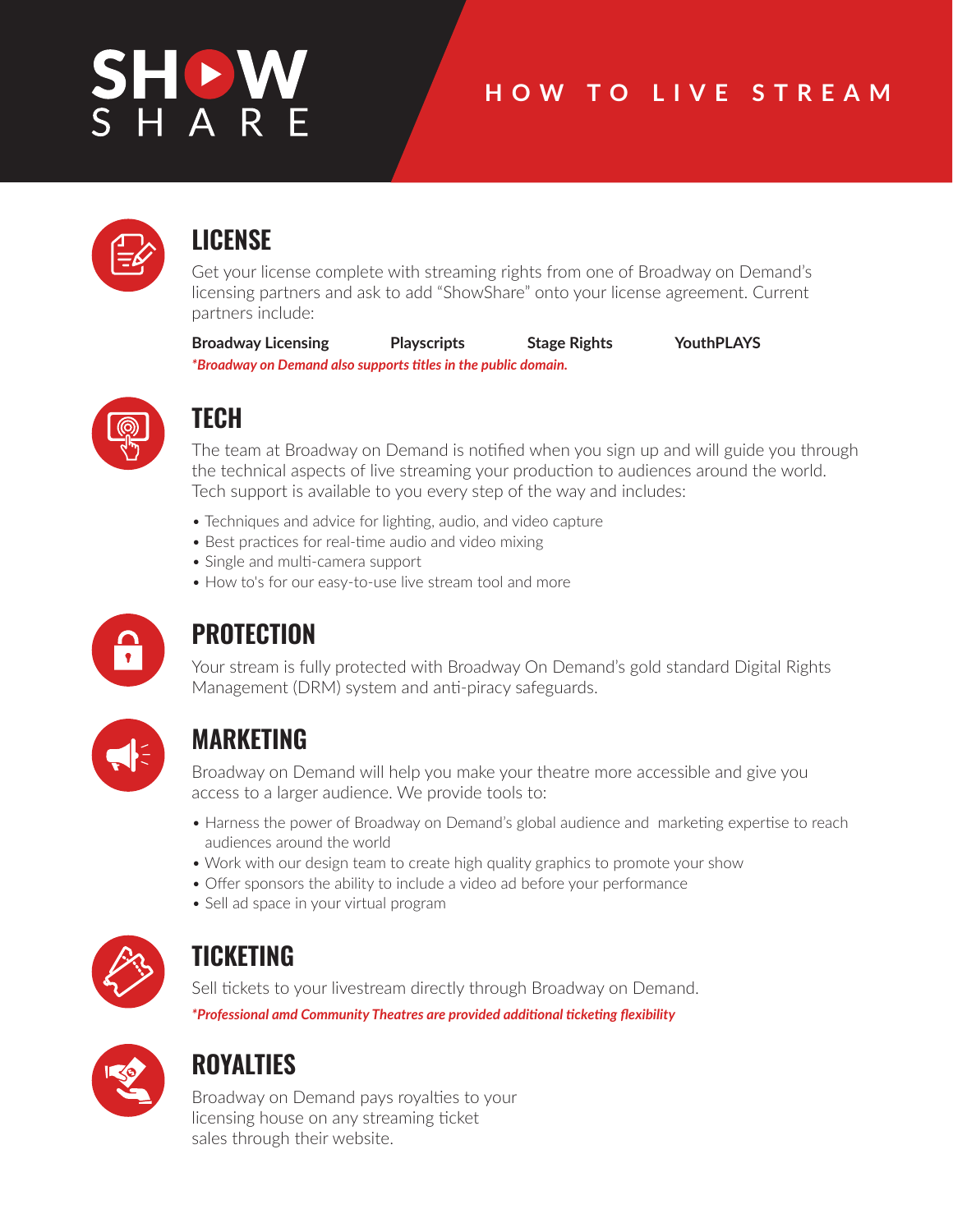# **BEFORE THE SHOW**

When you license your performances from one of our theatrical licensing partners *(Broadway Licensing, Playscripts and more)* you will have the options of purchasing ShowShare for hundreds of titles.

Once purchased, our theatrical licensing partners will send your production and streaming information to the Broadway on Demand team. A representative will reach out to you with onboarding instructions.

## **SHOWSHARE PRICING**

|                             |              | <b>Content Type</b>                     |                     |                    |                     |  |
|-----------------------------|--------------|-----------------------------------------|---------------------|--------------------|---------------------|--|
| <b>Broadway Licensing</b>   | One-Act Play | Competition<br>Performance <sup>1</sup> | Full-Length<br>Play | Musical            |                     |  |
| Elementary / Middle School  | \$49         | \$79                                    | \$79                | \$99               | Full Run            |  |
| High School                 | \$79         | \$99                                    | \$99                | \$149              | Full Run            |  |
| College / University        | \$79         | \$99                                    | \$99                | \$149              | Full Run            |  |
| Non-Professional Theatre    | \$79         | \$99                                    | \$149               | \$199              | Weekly <sup>2</sup> |  |
| <b>Professional Theatre</b> | \$993        | N/A                                     | \$199 <sup>3</sup>  | \$299 <sup>3</sup> | Weekly <sup>2</sup> |  |

<sup>1</sup> For adjudicated festivals and competitions

2 Price is a per week fee

<sup>3</sup> Actual prices may vary. Specific pricing is determined by the theatrical licensing company at time of purchase.

## **AFTER THE SHOW**

After the show, Broadway On Demand will handle your box office calculations and payments to royalty participants.

## **TICKET PRICING & BOX OFFICE**

- You set your base ticket price. The minimum base ticket price for a 1-Act Play is \$2, for a Full-length Play is \$5, • and for a Musical is \$7. <sup>4</sup>
- A technology fee is added on to your base ticket price, which is passed on to your ticket buyers
- After the run, Broadway On Demand calculates your gross box office from the total sales of the base ticket price. The authors' share is taken out and paid directly to the • theatrical licensing company - generally 8% for plays and 10% for musicals. Refer to your licensing agreement for • details. <sup>5</sup>
- The remaining box office is sent to you with a full box • office statement

| <b>Ticket Price</b> | <b>Ticket Fee*</b> |  |  |
|---------------------|--------------------|--|--|
| $$0-10$             | \$2.95             |  |  |
| $$10.01 - $15$      | \$3.95             |  |  |
| $$15.01 - $20$      | \$4.95             |  |  |
| $$20.01 - $25$      | \$5.95             |  |  |
| $$25.01 - $30$      | \$6.95             |  |  |
| $$30.01 - $40$      | \$7.95             |  |  |
|                     | \$8.95             |  |  |

\*Fee assessed to Patron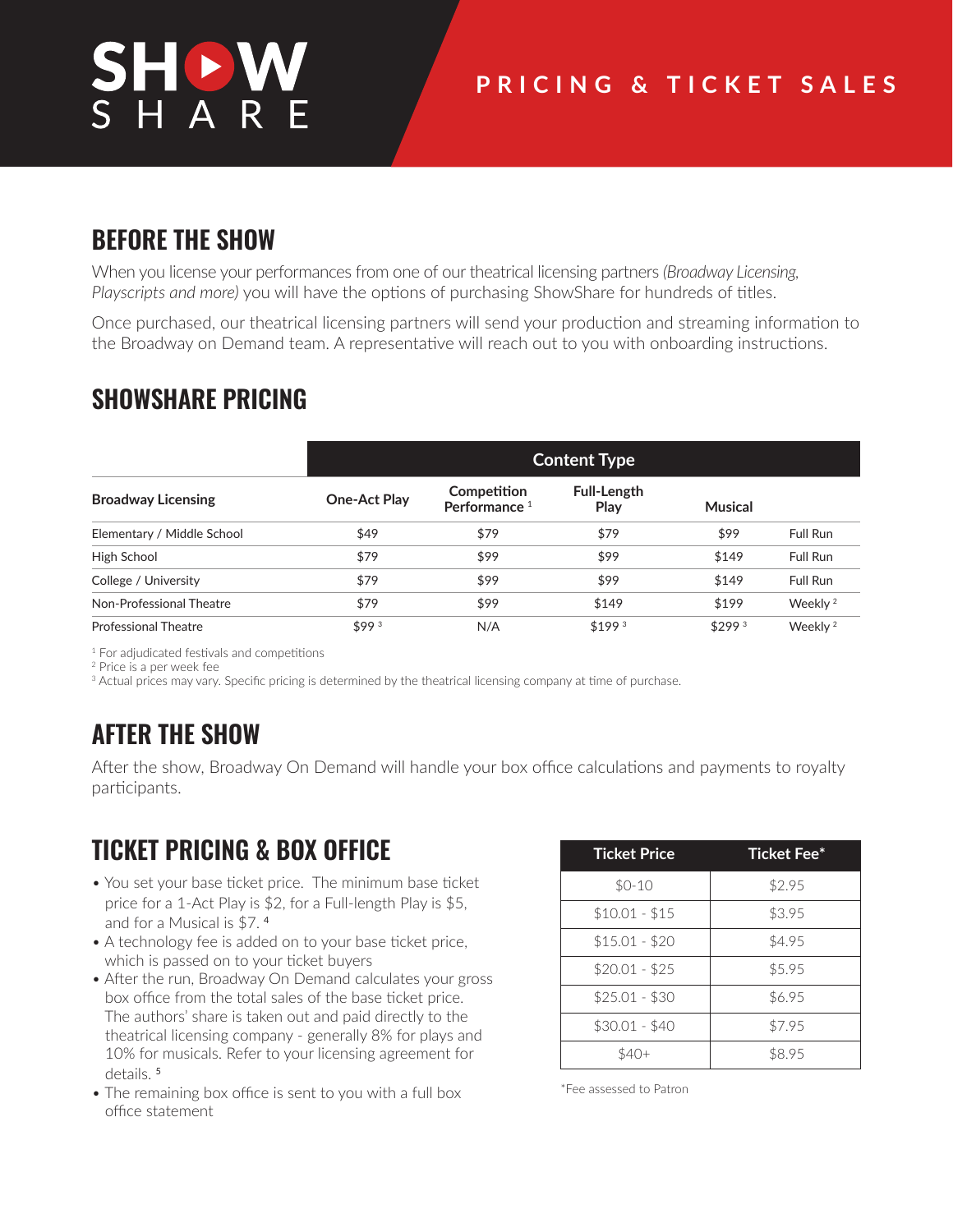## **PRICING & TICKET SALES**

## **EXAMPLE BOX OFFICE**

- You set your base price at \$10
- Your viewer pays \$12.95 (\$10 + \$2.95 technology fee)
- You sell 500 tickets <sup>6</sup>
- Your total gross box office is \$5,000 (\$10 x 500)
- Broadway On Demand pays \$400 to the theatrical licensing company (\$5,000 x 8% <sup>7</sup>)
- Broadway on Demand pays \$4,600 to you (\$5,000 \$400)

4 Authors make their share from ticket sales, so minimum ticket fees are required and vary depending on the show.

- <sup>5</sup> The authors' share is taken out and paid directly to the theatrical licensing company (generally 8% for plays and 10% for musicals). Refer to your licensing agreement for details.
- <sup>6</sup> By way of example. Ticket sales are not guaranteed.
- 7 8% is a standard percentage for most plays. Your actual percentage may vary. Refer to the licensing agreement from the theatrical licensing company for details.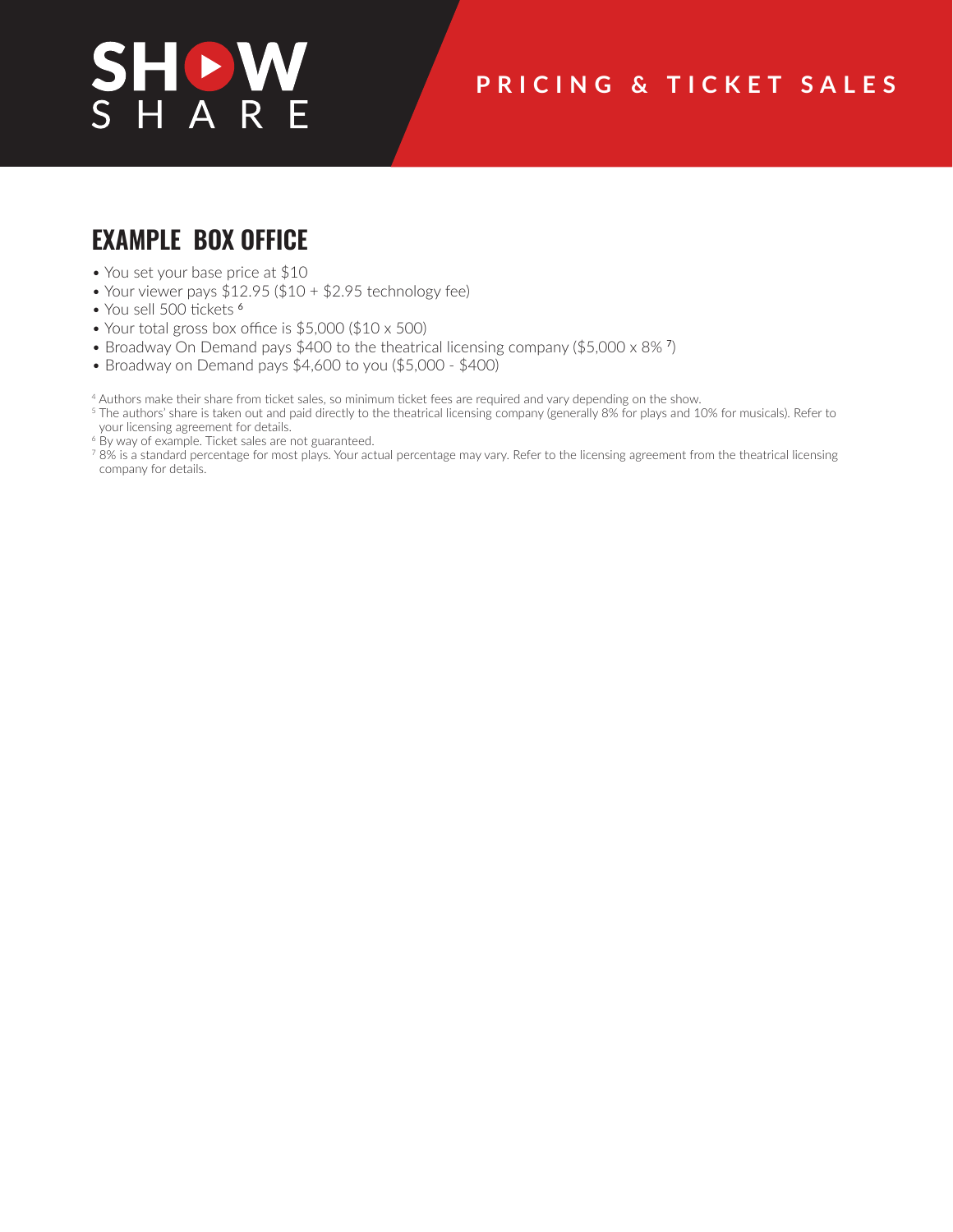

*Broadway on Demand video / livestream pages are hosted on Digital Ocean Box.*

# **WELCOME TO BROADWAY ON DEMAND LIVE STREAM! The only place to be when you can't be at the show.**

Welcome! We are excited to have you join Broadway on Demand.

We want your Live Stream experience to be the very best it can be. Take a few minutes and read through this guide so you are prepared to tackle this new reality of our beautiful art form.

## **SECTION 1: PRE-PRODUCTION**

**Your stage manager is about to have a new role: that of IT support. Read through our pre-production tech needs to ensure you are set up properly to have a smooth production.** 



## **Fundamentals**

- You will need between 720p (pixels of resolution) and 1080p to stream through the Broadway on Demand (BOD) platform.
- Your streaming device (i.e. laptop, phone, camera) needs a minimum internet speed of 6mbps (megabits per second) to upload. Be sure you test your internet speed before you start. (See Appendix A for tips on how to check your internet speed.)

## **Software**

You need to have appropriate software for the best experience. BOD recommends using Larix Broadcast (for phone cameras) or StreamYard (for laptop or phone cameras). (See Appendix B for setting up Larix Broadcast and Appendix C for setting up StreamYard.)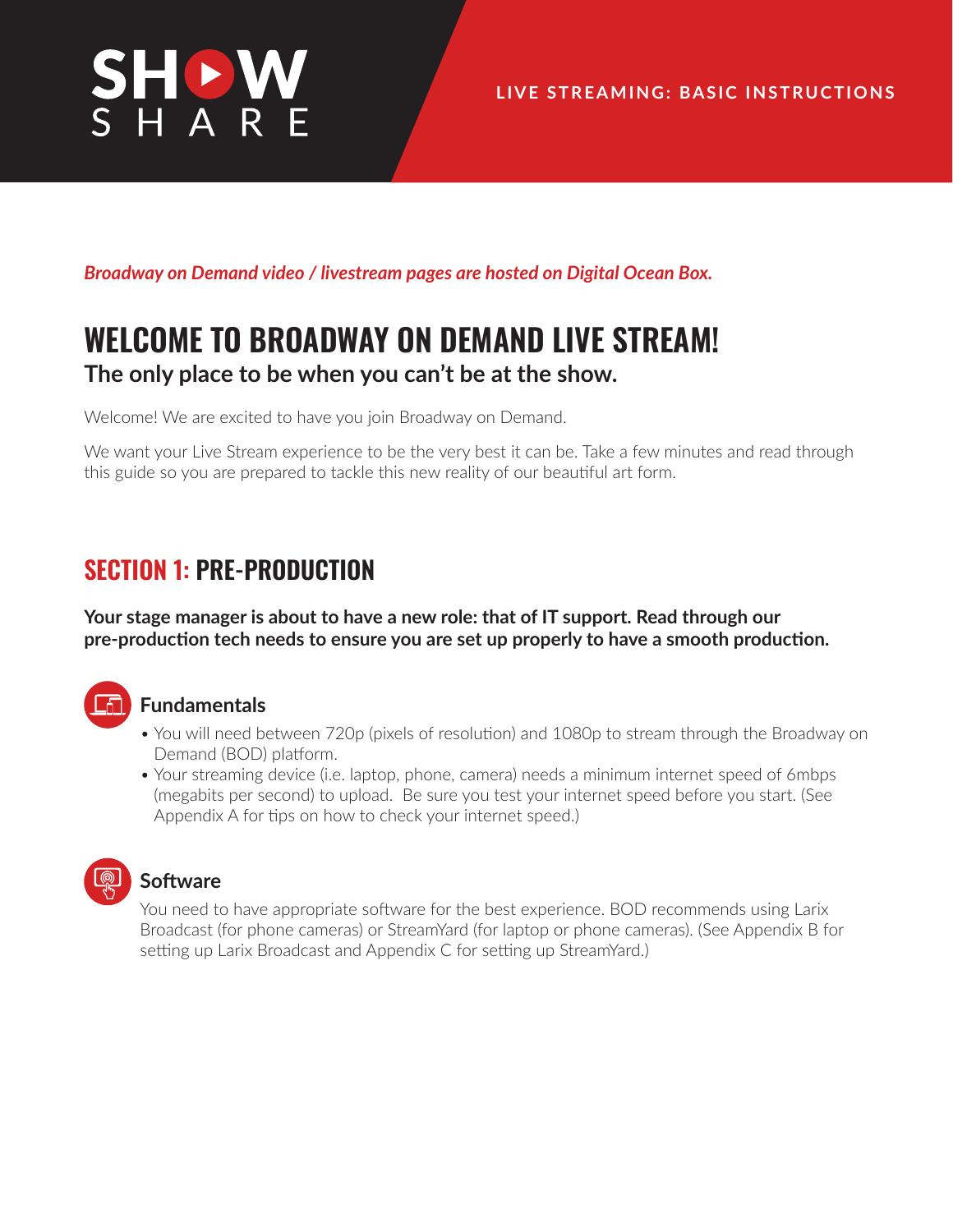# **SECTION 2: PRODUCTION CONSIDERATIONS**

**Clear sound, stable filming, and strong lighting are essential for a successful live stream. Read below for tips to make your production the best it can be.**



## **Audio Considerations**

- Audio must be routed through the camera to ensure sync is maintained.
- Use a simple wired connection (requiring only a small adapter for iPhone or Android) or use a wireless transmitter.
- Use a directional shotgun microphone or mics on a stand in front of the stage or hung overhead or floor mics on the stage floor.
- Connect a single microphone directly to your camera using an adapter.
- Connect multiple microphones to a sound mixer and the output from the sound mixer will need to connect directly to your smartphone using an adapter.



## **Audio Adapter Considerations**

- If your output is a stereo headphone jack, we recommend the use of an Apple Lightning to 3.5 mm Headphone Jack Adapter.
- If your output is an XLR cable, we recommend the use of a 3.5mm to XLR Cable Unbalanced 1/8-inch Mini Stereo Jack to XLR Male Adapter Microphone Cord
- If you use a wireless transmitter, the receiver will need to connect to the iPhone via a thunderbolt adapter.



## **Tripod Considerations**

• Secure your phone to a tripod for a stable image.



## **Camcorder Considerations**

- A live streaming camera must have a clean HDMI out and a microphone input jack. (We do not recommend using a DSLR camera for full-length shows, as they tend to overheat.)
- You will capture the video using the camera and will send the image from the camera to a laptop or desktop computer via an HDMI to USB interface.
- The audio must be routed through the camera to ensure sync is maintained.
- Connect the camera to the HDMI to USB interface using the HDMI output on the camera. Then connect the HDMI to USB interface to the computer using the computer's USB input.
- Use a software encoder on your computer to stream the video to Broadway On Demand. There are several options, but we recommend StreamYard for its ease of use.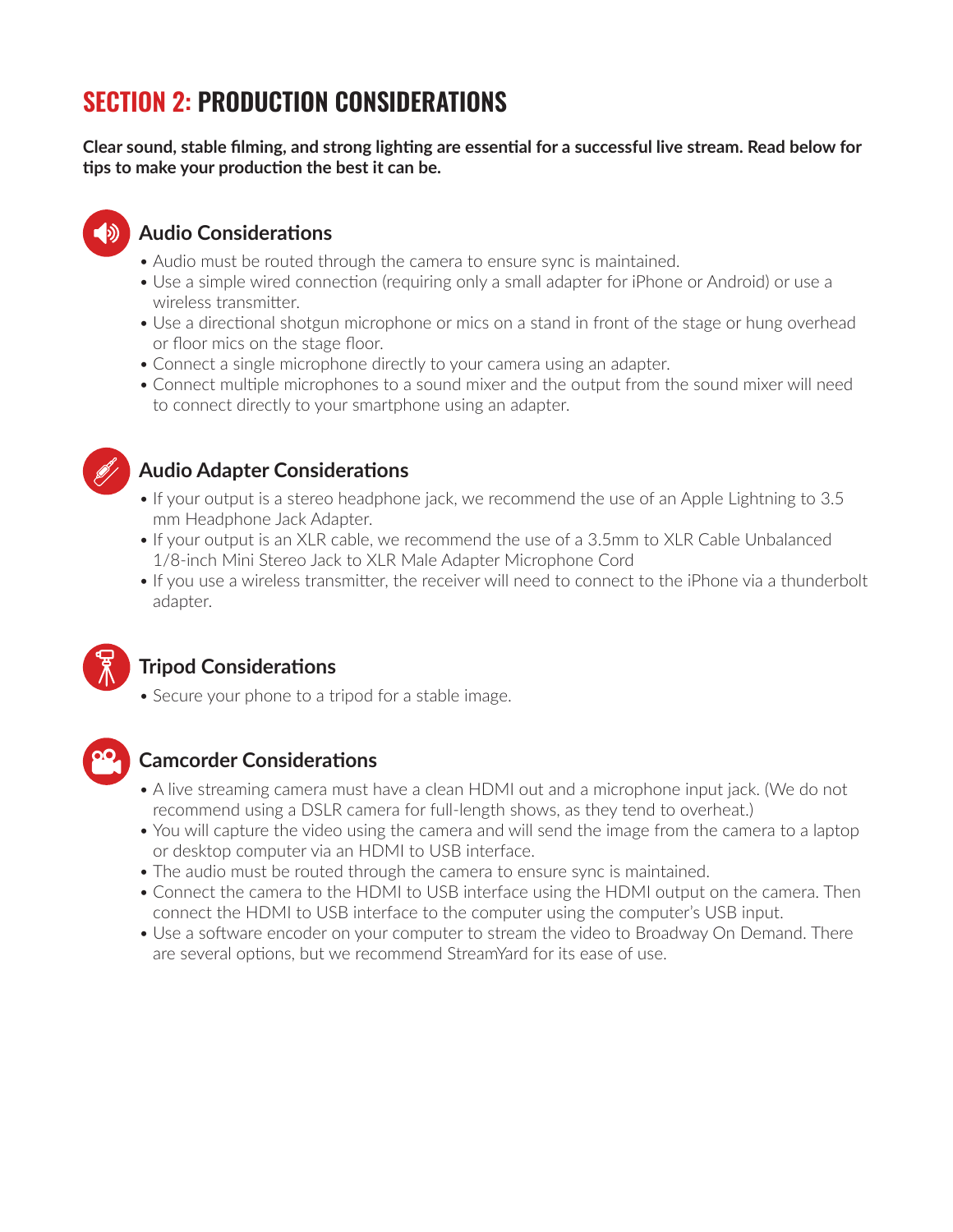

## **Multi-Camera Considerations**

In order to use multiple cameras, **you will need a switcher to control which camera is being fed at any moment to the live stream**. There are two options to do this: (1) a software option or (2) a hardware option.

**Software:** The least expensive software option is OBS (Open Broadcaster Software). OBS would take the place of Larix or StreamYard as your encoder but would allow you to switch between cameras or create picture in picture setups. Visit **www.obsproject.com** for information on how to use the application.

**Hardware:** The most stable solution is to use a hardware switcher. We recommend the ATEM Mini from Blackmagic Design which can be found here: **www.blackmagicdesign.com/products/atemmini**.



## **Lighting Considerations**

Cameras do not see light the way your eyes do. A camera cannot adjust for high and low lighting at the same time, so an actor in the spotlight can appear "blown-out" compared to the background. Use your tech rehearsal to check how the performance looks on camera. Remember you can adjust the lighting in the room as well as adjusting the exposure of the camera to achieve your desired look.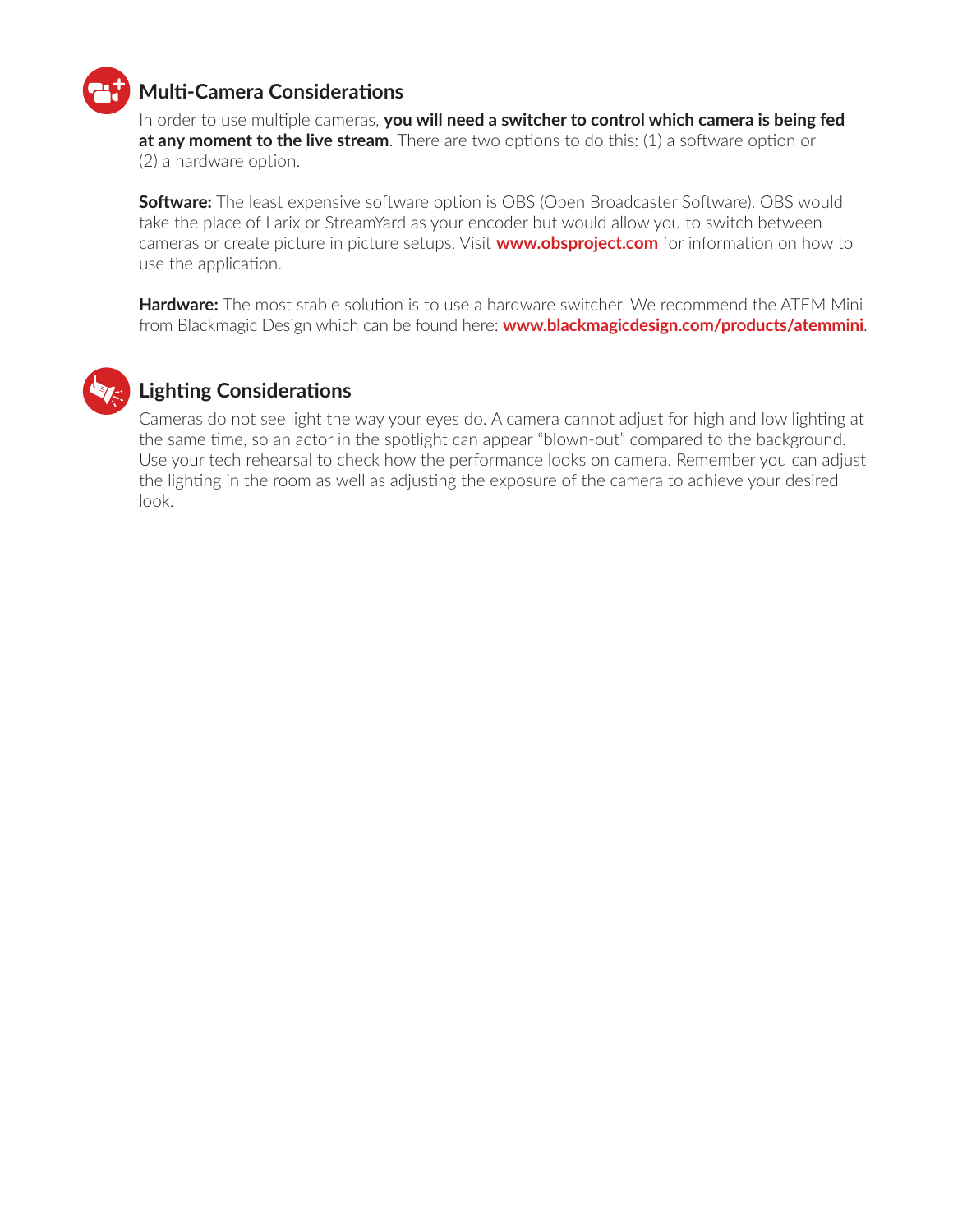# **Appendix A**

## **Check Internet Speed**

You can test your internet speed using these Google options or through an alternative option, all listed below.

## **On Google:**

• Open the Google Home app or Google Wifi app.

#### **Test your internet speed with the Google Home app**

- Open the Google Home app .
- Tap Wifi
- Scroll under "Network".
- Tap **Run speed test**.

#### **Test your internet speed with the Google Wifi app**

- Open the Google Wifi app.
- Tap **Settings**.
- Tap **Actions tab**
- Tap **Network check** .
- Tap **internet**.

#### **Other option:**

• Open an internet browser.

#### Visit: **boxcast.speedtestcustom.com**

- Tap Go. Note: the test will run and results will appear automatically.
- Check your UPLOAD results:

*Reminder: your device requires 6mbps to stream at a minimum of 720p. So, in this example, this device would work well to live stream.*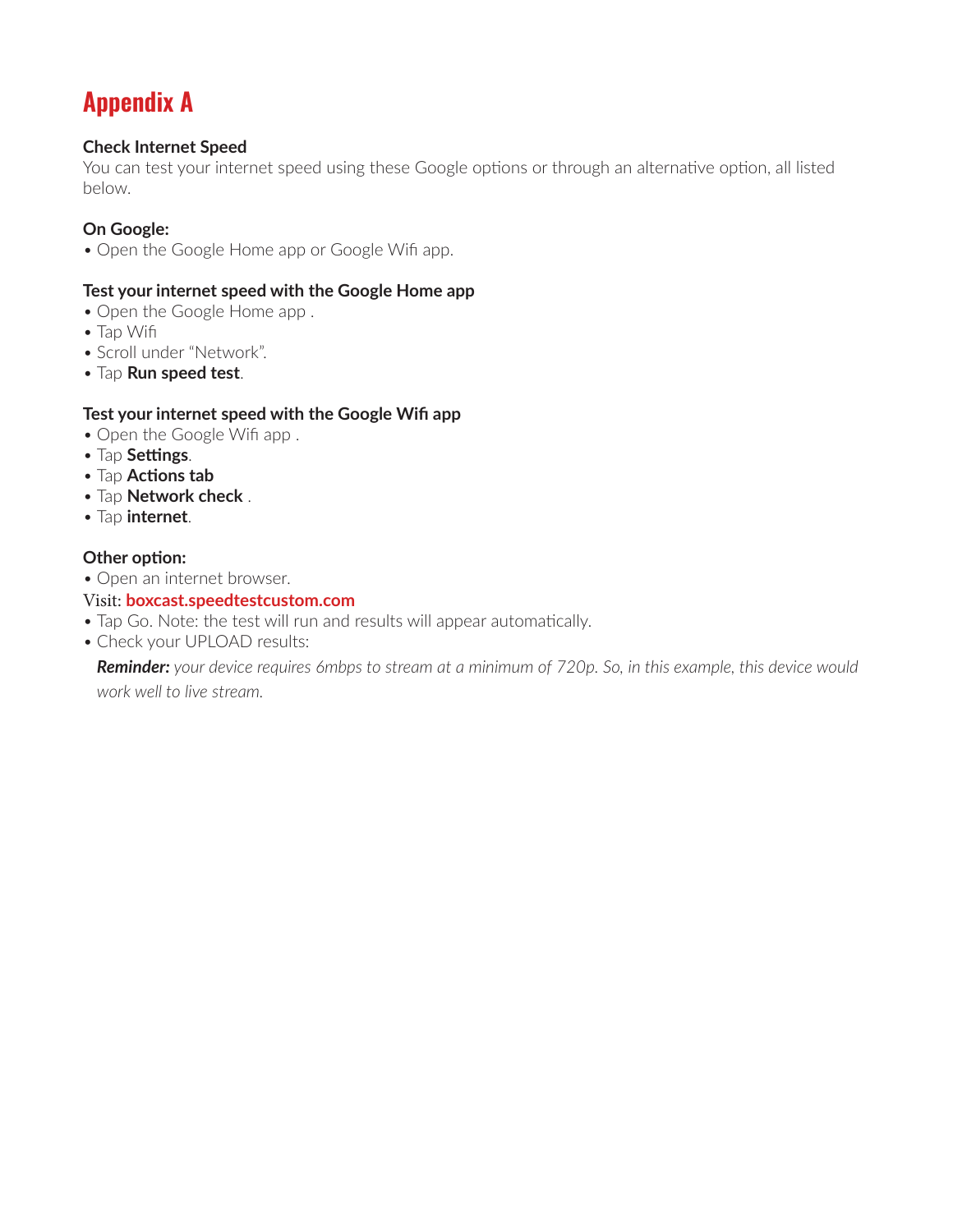# **Appendix B**

#### **How to access Larix Broadcaster**

- Open App Store on your mobile phone device.
- Search for and launch Larix Broadcaster:
- Allow Larix to access your camera and microphone.
- Tap the **Settings** icon:
- Tap Connections.
- Tap **New Connection**
- Complete the New Connection Form with the credentials provided by BOD for your specific livestream slot.
- Enter the name of your event.
- Enter the URL (provided to you by BOD).
- Select **Audio + Video** as the Mode.
- Select Target type (provided to you by BOD).
- Enter login and password (provided to you by BOD).
- Tap **Save**.
- Return to **Settings** page:
	- Tap **Video**:
		- Tap **Camera** to use (front or rear).
		- Tap **Video Size** and make selection. *Note: resolution must be a minimum of 1280x720, and up to 1920 x 1080!*
		- Tap **FPS** (Frames Per Second or frame rate) and select 30fps.
		- Tap **Bitrate** and select 3000kbps and above.
		- Tap **Format** and select H.264.
		- Change *Orientation* to landscape.

## **If your production is being archived into the playback library:**

- Return to Settings page.
- Tap Record/Snapshot or Record:
	- Select Record stream
- Return to the mobile application preview screen (the dashboard).
- Make sure your mobile device has network connection:
	- iPhone: Check your dashboard for warnings and make changes in the "Capture and Encoding" section in the Settings tab prior to recording; to ensure that there are no interruptions.
	- Android: Contact the Restream Support team via our Live Chat if you face any technical issues prior to live streaming.
- Tap the **red** "Broadcast" button **at the scheduled time**, and off you go!